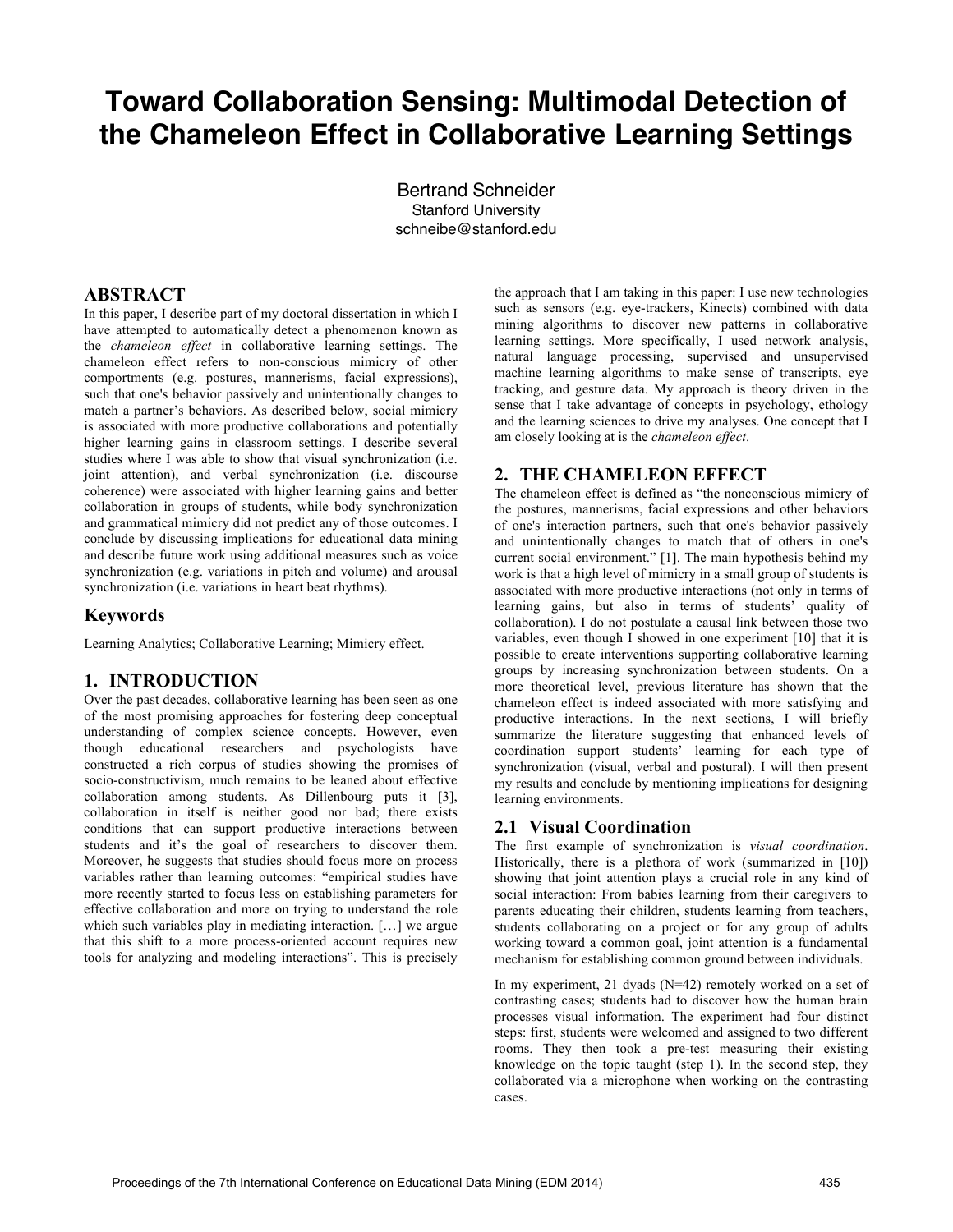

**Figure 1: Results of the experiment conducted in [10].**

In one condition, members of the dyads saw the gaze of their partner on the screen; in a control group, they did not have access to this information. They spent 15 minutes trying to predict how different lesions would affect the visual field of a human brain. In the third step, they then read a text for another 15 minutes on the same topic describing how the visual pathways of the brain work. Finally, they individually took a learning test to assess their understanding of the topic (step 4).

Results indicate that this intervention helped students achieve a higher quality of collaboration, as measured by  $[10]$  (F(1,10) = 24.68,  $p < 0.001$ ) and a higher learning gain (F(1,40) = 7.81,  $p <$ 0.01). Additionally there was an interaction effect between two factors (experimental conditions and a follower or a leader) on the total learning score:  $F(1,38) = 5.29$ ,  $p < 0.05$ . Followers learnt significantly more when they could see the gaze of the leader on the screen. They learnt less when they could not (for more detail, see [10]). Interestingly, participants in the "visible-gaze" condition achieved joint attention more often than the participants in the "no-gaze" condition:  $F(1,30) = 22.45$ ,  $p < 0.001$ . More importantly for the context of this paper, *the percentage of joint attention was one of the only measures correlated with a positive learning gain*:  $r = 0.39$ ,  $p < 0.05$ . That is, visual coordination was our best measure for predicting students' learning.

I then used network analysis techniques to further exploit this dataset. To construct graphs from gaze data, I divided the screen students had to study into 44 different areas (for more details, see [7]). In this approach, the node size in the dyad graphs is proportional to the number of times dyad members looked at the respective screen area at the same time. Edges are created between nodes when we observe saccades between the corresponding screen regions. The weight of an edge is proportional to the number of saccades between the corresponding screen end-points. Small graphs with few nodes are characteristic of poor collaboration (Fig. 2, left side), and large graphs with highly connected nodes show productive dyads (Fig. 2, right side).



**Figure 2: Graphs based on dyads' data. The size of each node reflects the number of moments of joint attention members of the group shared on one area of the screen.**

Based on this new dataset, we computed various network metrics. I found that in the visible-gaze condition, there were significantly more nodes (F(1,30) = 8.57,  $p = 0.06$ ), with bigger average size  $(F(1,30) = 22.15, p < 0.001)$ , more edges  $(F(1,30) = 5.63, p =$ 0.024), and more reciprocated edges ( $F(1,30) = 7.31$ ,  $p = 0.011$ ). Those results indicate that *we can potentially separate our two experimental conditions solely based on network characteristics*. In [7], I also show that various network metrics correlate with different aspects of a good collaboration (e.g. the number of nodes (and edges) in the graph were associated with a better ability to reach consensus; betweenness centrality was correlated with the ability of students to sustain mutual understanding; and so on).

In summary, this first study shows that visual coordination is indicative of productive interactions in small collaborative learning groups. I will now turn to the second example, verbal coordination among students.

#### **2.2 Verbal Coordination**

Danescu [2] mentions how verbal coordination has been shown to enhance communication in organizational contexts, psychotherapy, care of the mentally disabled, and policecommunity interactions. Thus, there is some evidence showing that verbal mimicry leads to productive interactions. Moreover, I can further divide this concept in two different categories: what Danescu calls *convergence* (i.e. superficial coordination, such as grammatical resemblance) and what other researchers call *coherence* [3] (i.e. deep coordination, such as repeating ideas being expressed by a partner).

Concretely, Danescu used 9 categories from the LIWC corpus (Linguistic Inquiry and Word Counts - http://www.liwc.net/) to compute converge measures. Those categories are: articles, auxiliary verbs, conjunctions, high-frequency adverbs, impersonal pronouns, negations, personal pronouns, prepositions, and quantifiers. The way convergence is computed is relatively trivial:

$$
P(b_{\rightarrow a}^t = 1 | a^t = 1) - P(b_{\rightarrow a}^t = 1).
$$

The first expression is the conditional probability of seeing word type *t* expressed by person *b* in answer to person *a*, given that *a*  used this word type in the previous utterance. The second expression is just the probability of seeing a particular word type in the entire corpus. Subtracting the second expression from the first one gives us a measure of *convergence*.



**Figure 3: A replication of Danescu's results on my dataset. Errors bars show standard errors. Non-overlapping error bars show statistically significant differences. Light blue bars show the conditional probability of using a particular word type, given that an interlocutor used it in the previous utterance. Dark blue bars show the probability of using a particular word type in the entire corpus.**